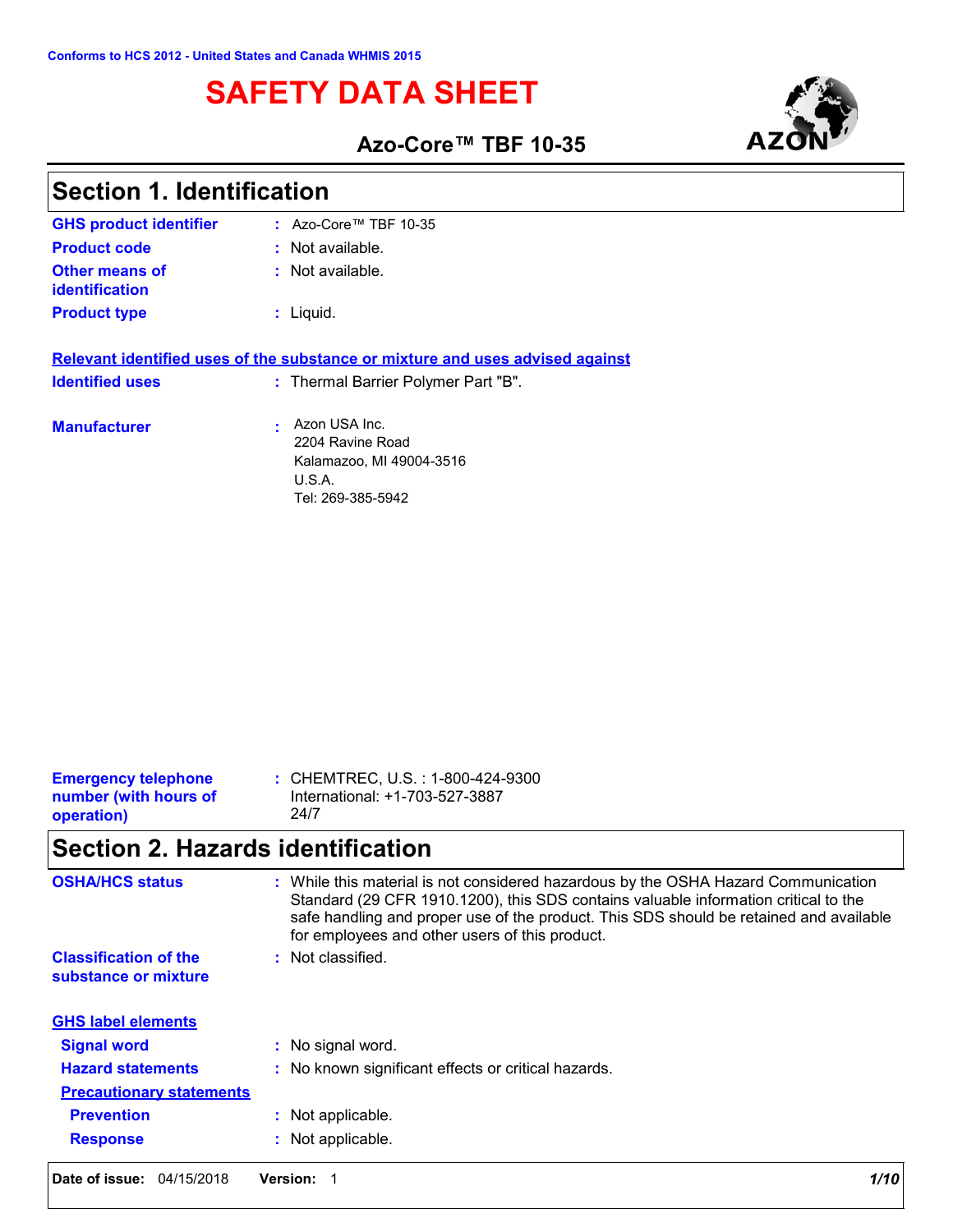### **Section 2. Hazards identification**

- **Disposal :** Not applicable.
- **Storage :** Not applicable.

**:** None known.

**Hazards not otherwise classified**

## **Section 3. Composition/information on ingredients**

| Substance/mixture     | : Mixture          |
|-----------------------|--------------------|
| <b>Other means of</b> | $:$ Not available. |
| <i>identification</i> |                    |

| 23 - ≤5 | <b>Ingredient name</b> | $\mathbf{0}$ | <b>CAS number</b> |
|---------|------------------------|--------------|-------------------|
|         | 2,2' -Oxybisethanol    |              | 111-46-6          |

Any concentration shown as a range is to protect confidentiality or is due to batch variation.

**There are no additional ingredients present which, within the current knowledge of the supplier and in the concentrations applicable, are classified as hazardous to health or the environment and hence require reporting in this section.**

**Occupational exposure limits, if available, are listed in Section 8.**

### **Section 4. First aid measures**

#### **Description of necessary first aid measures**

| <b>Eye contact</b>  | : Immediately flush eyes with plenty of water, occasionally lifting the upper and lower<br>eyelids. Check for and remove any contact lenses. Get medical attention if irritation<br>occurs.                                                                                                                                                            |
|---------------------|--------------------------------------------------------------------------------------------------------------------------------------------------------------------------------------------------------------------------------------------------------------------------------------------------------------------------------------------------------|
| <b>Inhalation</b>   | : Remove victim to fresh air and keep at rest in a position comfortable for breathing. Get<br>medical attention if symptoms occur.                                                                                                                                                                                                                     |
| <b>Skin contact</b> | : Flush contaminated skin with plenty of water. Get medical attention if symptoms occur.                                                                                                                                                                                                                                                               |
| <b>Ingestion</b>    | : Wash out mouth with water. Remove victim to fresh air and keep at rest in a position<br>comfortable for breathing. If material has been swallowed and the exposed person is<br>conscious, give small quantities of water to drink. Do not induce vomiting unless<br>directed to do so by medical personnel. Get medical attention if symptoms occur. |

|                                       | Most important symptoms/effects, acute and delayed                                                                             |  |
|---------------------------------------|--------------------------------------------------------------------------------------------------------------------------------|--|
| <b>Potential acute health effects</b> |                                                                                                                                |  |
| Eye contact                           | : No known significant effects or critical hazards.                                                                            |  |
| <b>Inhalation</b>                     | : No known significant effects or critical hazards.                                                                            |  |
| <b>Skin contact</b>                   | : No known significant effects or critical hazards.                                                                            |  |
| <b>Ingestion</b>                      | : No known significant effects or critical hazards.                                                                            |  |
| <b>Over-exposure signs/symptoms</b>   |                                                                                                                                |  |
| <b>Eye contact</b>                    | : No known significant effects or critical hazards.                                                                            |  |
| <b>Inhalation</b>                     | : No known significant effects or critical hazards.                                                                            |  |
| <b>Skin contact</b>                   | : No known significant effects or critical hazards.                                                                            |  |
| <b>Ingestion</b>                      | : No known significant effects or critical hazards.                                                                            |  |
|                                       | Indication of immediate medical attention and special treatment needed, if necessary                                           |  |
| <b>Notes to physician</b>             | : Treat symptomatically. Contact poison treatment specialist immediately if large<br>quantities have been ingested or inhaled. |  |
| <b>Specific treatments</b>            | : No specific treatment.                                                                                                       |  |
| Date of issue: 04/15/2018             | 2/10<br><b>Version:</b>                                                                                                        |  |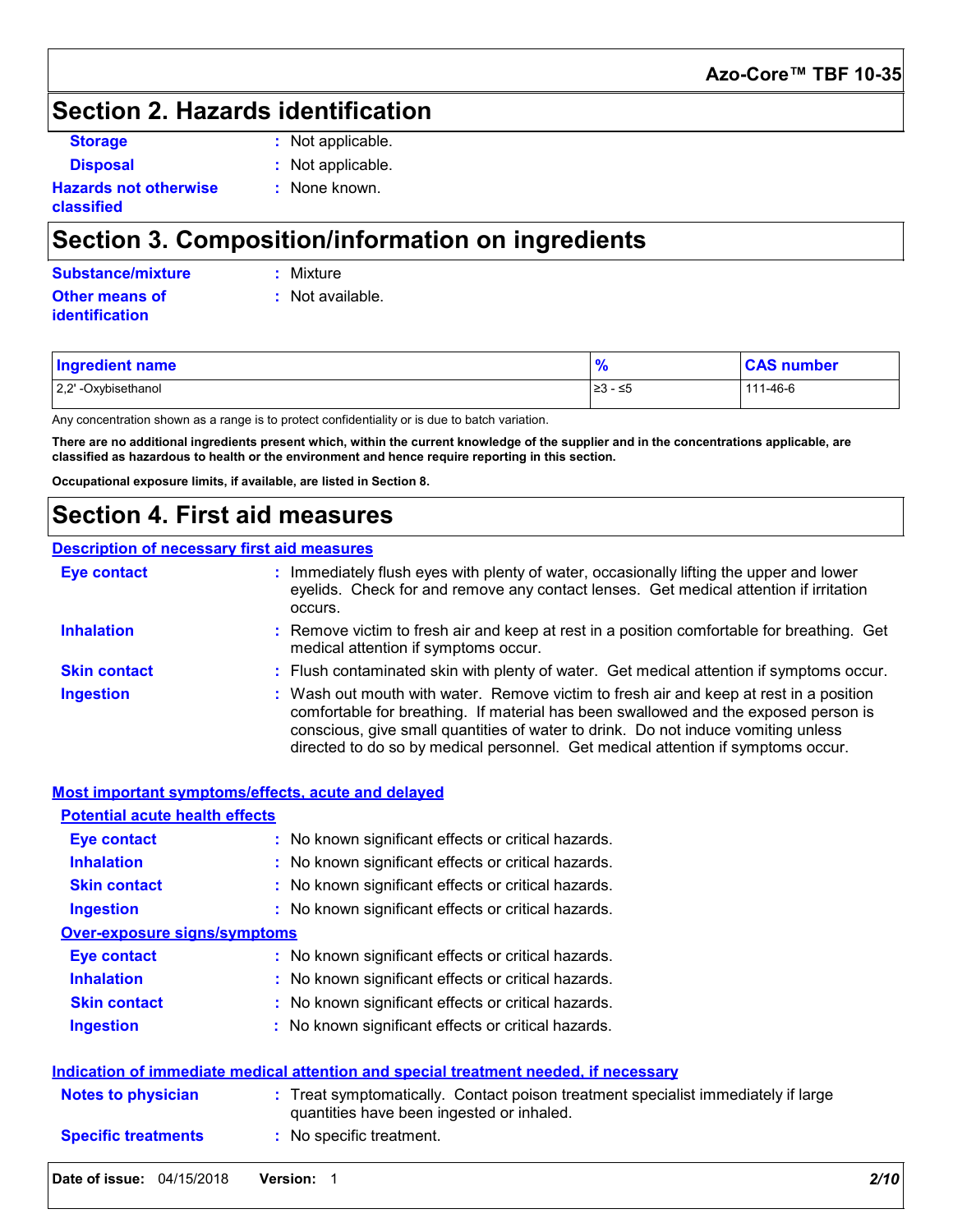### **Section 4. First aid measures**

**Protection of first-aiders** : No action shall be taken involving any personal risk or without suitable training.

**See toxicological information (Section 11)**

## **Section 5. Fire-fighting measures**

| <b>Extinguishing media</b>                               |                                                                                                                                                                                                     |
|----------------------------------------------------------|-----------------------------------------------------------------------------------------------------------------------------------------------------------------------------------------------------|
| <b>Suitable extinguishing</b><br>media                   | : Use an extinguishing agent suitable for the surrounding fire.                                                                                                                                     |
| <b>Unsuitable extinguishing</b><br>media                 | : None known.                                                                                                                                                                                       |
| <b>Specific hazards arising</b><br>from the chemical     | : In a fire or if heated, a pressure increase will occur and the container may burst.                                                                                                               |
| <b>Hazardous thermal</b><br>decomposition products       | Decomposition products may include the following materials:<br>carbon dioxide<br>carbon monoxide                                                                                                    |
| <b>Special protective actions</b><br>for fire-fighters   | : Promptly isolate the scene by removing all persons from the vicinity of the incident if<br>there is a fire. No action shall be taken involving any personal risk or without suitable<br>training. |
| <b>Special protective</b><br>equipment for fire-fighters | : Fire-fighters should wear appropriate protective equipment and self-contained breathing<br>apparatus (SCBA) with a full face-piece operated in positive pressure mode.                            |

## **Section 6. Accidental release measures**

|                                                              | <b>Personal precautions, protective equipment and emergency procedures</b>                                                                                                                                                                                                                                                                                                                                                                                                                                                                                                                 |
|--------------------------------------------------------------|--------------------------------------------------------------------------------------------------------------------------------------------------------------------------------------------------------------------------------------------------------------------------------------------------------------------------------------------------------------------------------------------------------------------------------------------------------------------------------------------------------------------------------------------------------------------------------------------|
| For non-emergency<br>personnel                               | : No action shall be taken involving any personal risk or without suitable training.<br>Evacuate surrounding areas. Keep unnecessary and unprotected personnel from<br>entering. Do not touch or walk through spilled material. Put on appropriate personal<br>protective equipment.                                                                                                                                                                                                                                                                                                       |
| For emergency responders                                     | : If specialized clothing is required to deal with the spillage, take note of any information in<br>Section 8 on suitable and unsuitable materials. See also the information in "For non-<br>emergency personnel".                                                                                                                                                                                                                                                                                                                                                                         |
| <b>Environmental precautions</b>                             | : Avoid dispersal of spilled material and runoff and contact with soil, waterways, drains<br>and sewers. Inform the relevant authorities if the product has caused environmental<br>pollution (sewers, waterways, soil or air).                                                                                                                                                                                                                                                                                                                                                            |
| <b>Methods and materials for containment and cleaning up</b> |                                                                                                                                                                                                                                                                                                                                                                                                                                                                                                                                                                                            |
| <b>Spill</b>                                                 | : Stop leak if without risk. Move containers from spill area. Prevent entry into sewers,<br>water courses, basements or confined areas. Wash spillages into an effluent treatment<br>plant or proceed as follows. Contain and collect spillage with non-combustible,<br>absorbent material e.g. sand, earth, vermiculite or diatomaceous earth and place in<br>container for disposal according to local regulations (see Section 13). Dispose of via a<br>licensed waste disposal contractor. Note: see Section 1 for emergency contact<br>information and Section 13 for waste disposal. |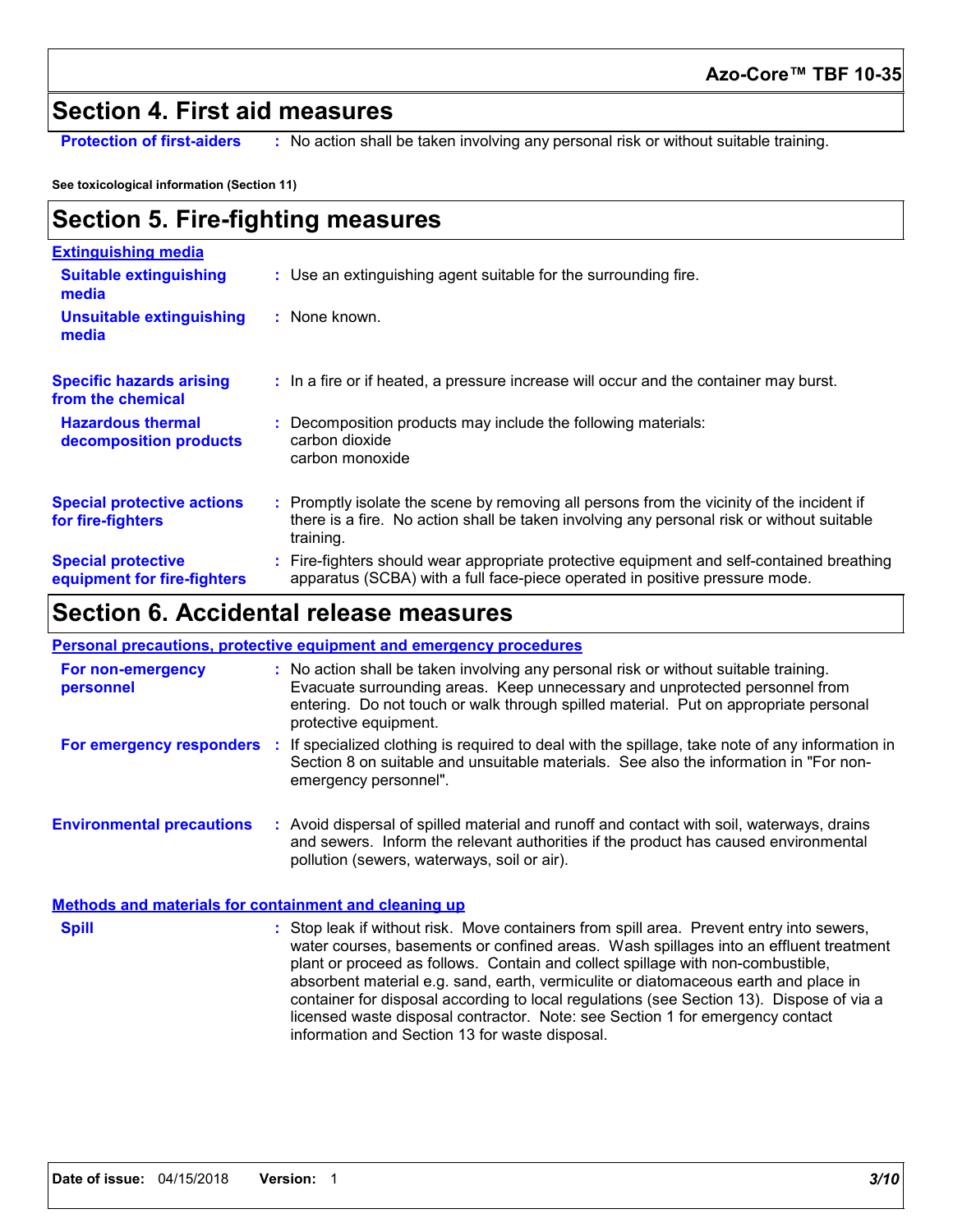## **Section 7. Handling and storage**

| <b>Precautions for safe handling</b>                                             |                                                                                                                                                                                                                                                                                                                                                                                                                                                                                                                                                                                    |
|----------------------------------------------------------------------------------|------------------------------------------------------------------------------------------------------------------------------------------------------------------------------------------------------------------------------------------------------------------------------------------------------------------------------------------------------------------------------------------------------------------------------------------------------------------------------------------------------------------------------------------------------------------------------------|
| <b>Protective measures</b>                                                       | : Put on appropriate personal protective equipment (see Section 8).                                                                                                                                                                                                                                                                                                                                                                                                                                                                                                                |
| <b>Advice on general</b><br>occupational hygiene                                 | Eating, drinking and smoking should be prohibited in areas where this material is<br>handled, stored and processed. Workers should wash hands and face before eating,<br>drinking and smoking. See also Section 8 for additional information on hygiene<br>measures.                                                                                                                                                                                                                                                                                                               |
| <b>Conditions for safe storage,</b><br>including any<br><b>incompatibilities</b> | : Store in accordance with local regulations. Store in original container protected from<br>direct sunlight in a dry, cool and well-ventilated area, away from incompatible materials<br>(see Section 10) and food and drink. Keep container tightly closed and sealed until<br>ready for use. Containers that have been opened must be carefully resealed and kept<br>upright to prevent leakage. Do not store in unlabeled containers. Use appropriate<br>containment to avoid environmental contamination. See Section 10 for incompatible<br>materials before handling or use. |

## **Section 8. Exposure controls/personal protection**

#### **Control parameters**

#### **United States**

#### **Occupational exposure limits**

| <b>Ingredient name</b> | <u>  Exposure limits</u>            |
|------------------------|-------------------------------------|
| 2.2' -Oxybisethanol    | AIHA WEEL (United States, 10/2011). |
|                        | TWA: 10 mg/m <sup>3</sup> 8 hours.  |

#### **Canada**

#### **Occupational exposure limits**

| Ingredient name     | <b>Exposure limits</b>                                                    |  |  |
|---------------------|---------------------------------------------------------------------------|--|--|
| 2,2' -Oxybisethanol | AIHA WEEL (United States, 10/2011).<br>TWA: 10 mg/m <sup>3</sup> 8 hours. |  |  |

| <b>Appropriate engineering</b><br>controls       | : Good general ventilation should be sufficient to control worker exposure to airborne<br>contaminants.                                                                                                                                                                                                                                                                                           |  |
|--------------------------------------------------|---------------------------------------------------------------------------------------------------------------------------------------------------------------------------------------------------------------------------------------------------------------------------------------------------------------------------------------------------------------------------------------------------|--|
| <b>Environmental exposure</b><br><b>controls</b> | Emissions from ventilation or work process equipment should be checked to ensure<br>they comply with the requirements of environmental protection legislation.                                                                                                                                                                                                                                    |  |
| <b>Individual protection measures</b>            |                                                                                                                                                                                                                                                                                                                                                                                                   |  |
| <b>Hygiene measures</b>                          | : Wash hands, forearms and face thoroughly after handling chemical products, before<br>eating, smoking and using the lavatory and at the end of the working period.<br>Appropriate techniques should be used to remove potentially contaminated clothing.<br>Wash contaminated clothing before reusing. Ensure that eyewash stations and safety<br>showers are close to the workstation location. |  |
| <b>Eye/face protection</b>                       | Safety eyewear complying with an approved standard should be used when a risk<br>assessment indicates this is necessary to avoid exposure to liquid splashes, mists,<br>gases or dusts. If contact is possible, the following protection should be worn, unless<br>the assessment indicates a higher degree of protection: safety glasses with side-<br>shields.                                  |  |
| <b>Skin protection</b>                           |                                                                                                                                                                                                                                                                                                                                                                                                   |  |
| <b>Hand protection</b>                           | : Chemical-resistant, impervious gloves complying with an approved standard should be<br>worn at all times when handling chemical products if a risk assessment indicates this is<br>necessary.                                                                                                                                                                                                   |  |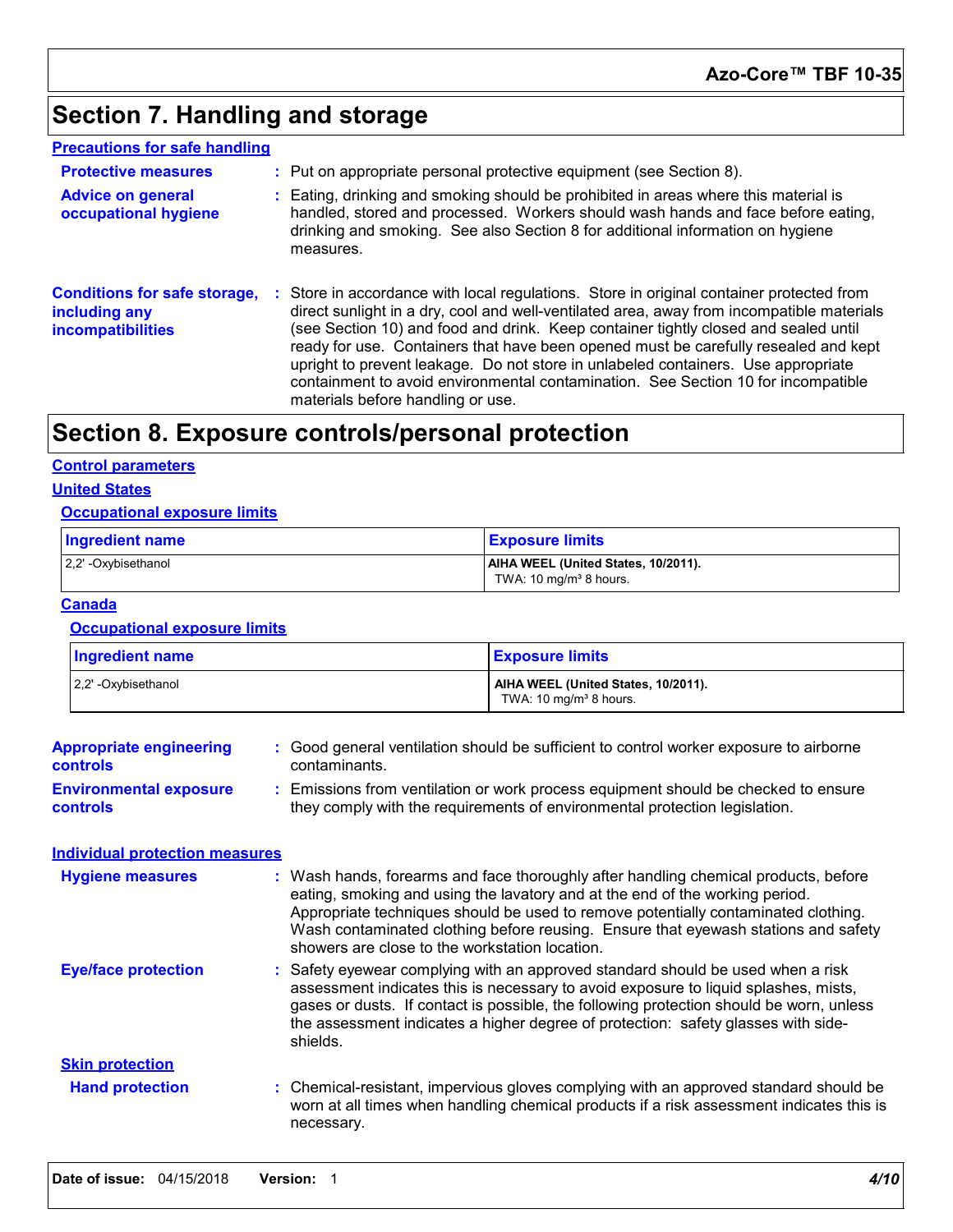# **Section 8. Exposure controls/personal protection**

| <b>Body protection</b>        | : Personal protective equipment for the body should be selected based on the task being<br>performed and the risks involved and should be approved by a specialist before<br>handling this product.                                                                                 |
|-------------------------------|-------------------------------------------------------------------------------------------------------------------------------------------------------------------------------------------------------------------------------------------------------------------------------------|
| <b>Other skin protection</b>  | : Appropriate footwear and any additional skin protection measures should be selected<br>based on the task being performed and the risks involved and should be approved by a<br>specialist before handling this product.                                                           |
| <b>Respiratory protection</b> | : Based on the hazard and potential for exposure, select a respirator that meets the<br>appropriate standard or certification. Respirators must be used according to a<br>respiratory protection program to ensure proper fitting, training, and other important<br>aspects of use. |

## **Section 9. Physical and chemical properties**

| <b>Appearance</b>                                 |    |                                                       |
|---------------------------------------------------|----|-------------------------------------------------------|
| <b>Physical state</b>                             |    | : Liquid. [Clear.]                                    |
| <b>Color</b>                                      |    | $:$ Red.                                              |
| Odor                                              |    | : Slight.                                             |
| <b>Odor threshold</b>                             |    | : Not available.                                      |
| pH                                                | t. | Not available.                                        |
| <b>Melting point</b>                              |    | : Not available.                                      |
| <b>Boiling point</b>                              |    | : Not available.                                      |
| <b>Flash point</b>                                |    | : Closed cup: $>93.3^{\circ}$ C ( $>199.9^{\circ}$ F) |
| <b>Evaporation rate</b>                           |    | : Not available.                                      |
| <b>Flammability (solid, gas)</b>                  |    | : Not available.                                      |
| Lower and upper explosive<br>(flammable) limits   |    | : Not available.                                      |
| <b>Vapor pressure</b>                             |    | : Not available.                                      |
| <b>Vapor density</b>                              | ÷. | Not available.                                        |
| <b>Relative density</b>                           |    | : Not available.                                      |
| <b>Solubility</b>                                 |    | Slightly soluble in water.                            |
| <b>Partition coefficient: n-</b><br>octanol/water |    | : Not available.                                      |
| <b>Auto-ignition temperature</b>                  |    | : Not available.                                      |
| <b>Decomposition temperature</b>                  |    | : Not available.                                      |
| <b>Viscosity</b>                                  |    | : Not available.                                      |
| Flow time (ISO 2431)                              |    | Not available.                                        |

## **Section 10. Stability and reactivity**

| Date of issue: 04/15/2018                           | Version: 1                                                                                   | 5/10 |
|-----------------------------------------------------|----------------------------------------------------------------------------------------------|------|
| <b>Incompatible materials</b>                       | : Reactive or incompatible with the following materials: oxidizing materials and alkalis.    |      |
| <b>Conditions to avoid</b>                          | : No specific data.                                                                          |      |
| <b>Possibility of hazardous</b><br><b>reactions</b> | : Under normal conditions of storage and use, hazardous reactions will not occur.            |      |
| <b>Chemical stability</b>                           | : The product is stable. Reacts with Isocyanates.                                            |      |
| <b>Reactivity</b>                                   | : No specific test data related to reactivity available for this product or its ingredients. |      |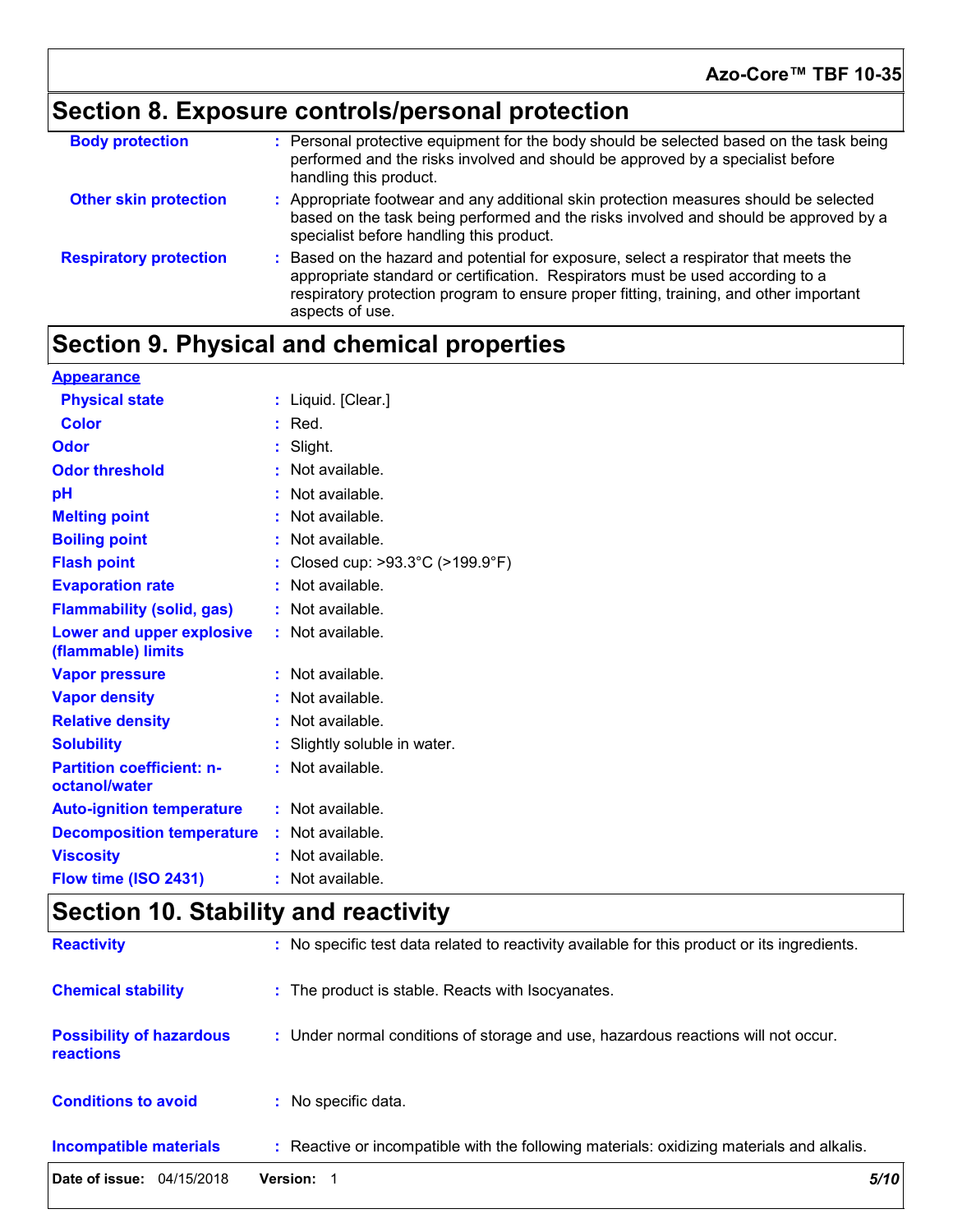## **Section 10. Stability and reactivity**

**Hazardous decomposition products :** Carbon monoxide, carbon dioxide, nitrogen oxides.

## **Section 11. Toxicological information**

#### **Information on toxicological effects**

#### **Acute toxicity**

| <b>Product/ingredient name</b> | <b>Result</b>            | <b>Species</b> | <b>Dose</b>                | <b>Exposure</b> |
|--------------------------------|--------------------------|----------------|----------------------------|-----------------|
| 2.2' -Oxybisethanol            | LD50 Dermal<br>LD50 Oral | Rabbit<br>Rat  | 11890 mg/kg<br>12000 mg/kg |                 |

#### **Irritation/Corrosion**

| <b>Product/ingredient name</b> | <b>Result</b>                                | <b>Species</b>   | <b>Score</b> | <b>Exposure</b> | <b>Observation</b> |
|--------------------------------|----------------------------------------------|------------------|--------------|-----------------|--------------------|
| 2.2' -Oxybisethanol            | Eves - Mild irritant<br>Skin - Mild irritant | Rabbit<br>Rabbit |              | 50 mg<br>500 mg |                    |

#### **Sensitization**

There is no data available.

#### **Mutagenicity**

There is no data available.

#### **Carcinogenicity**

There is no data available.

#### **Reproductive toxicity**

There is no data available.

#### **Teratogenicity**

There is no data available.

#### **Specific target organ toxicity (single exposure)**

There is no data available.

#### **Specific target organ toxicity (repeated exposure)**

There is no data available.

#### **Aspiration hazard**

There is no data available.

| Information on the likely             | : Dermal contact. Eye contact. Inhalation. Ingestion. |
|---------------------------------------|-------------------------------------------------------|
| routes of exposure                    |                                                       |
| <b>Potential acute health effects</b> |                                                       |

| <b>Eye contact</b>  | : No known significant effects or critical hazards. |
|---------------------|-----------------------------------------------------|
| <b>Inhalation</b>   | : No known significant effects or critical hazards. |
| <b>Skin contact</b> | : No known significant effects or critical hazards. |
| <b>Ingestion</b>    | : No known significant effects or critical hazards. |

#### **Symptoms related to the physical, chemical and toxicological characteristics Eye contact :** No known significant effects or critical hazards.

| <b>Inhalation</b>   | : No known significant effects or critical hazards. |
|---------------------|-----------------------------------------------------|
| <b>Skin contact</b> | : No known significant effects or critical hazards. |
| <b>Ingestion</b>    | : No known significant effects or critical hazards. |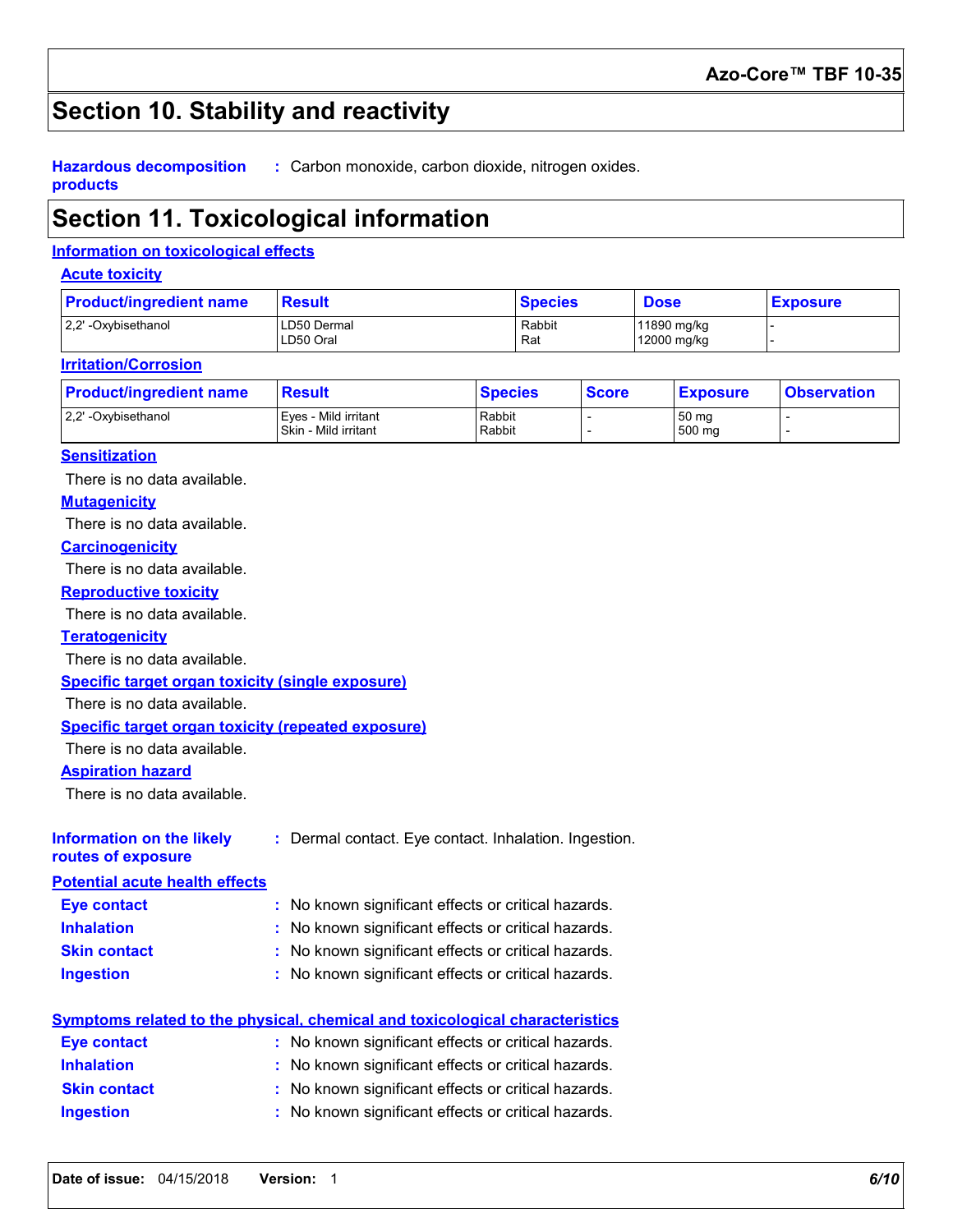## **Section 11. Toxicological information**

#### **Delayed and immediate effects and also chronic effects from short and long term exposure**

| <b>Short term exposure</b>              |                                                     |  |
|-----------------------------------------|-----------------------------------------------------|--|
| <b>Potential immediate</b><br>effects   | : No known significant effects or critical hazards. |  |
| <b>Potential delayed effects</b>        | : No known significant effects or critical hazards. |  |
| Long term exposure                      |                                                     |  |
| <b>Potential immediate</b><br>effects   | : No known significant effects or critical hazards. |  |
| <b>Potential delayed effects</b>        | : No known significant effects or critical hazards. |  |
| <b>Potential chronic health effects</b> |                                                     |  |
| <b>General</b>                          | : No known significant effects or critical hazards. |  |
| <b>Carcinogenicity</b>                  | : No known significant effects or critical hazards. |  |
| <b>Mutagenicity</b>                     | No known significant effects or critical hazards.   |  |
| <b>Teratogenicity</b>                   | : No known significant effects or critical hazards. |  |
| <b>Developmental effects</b>            | No known significant effects or critical hazards.   |  |
| <b>Fertility effects</b>                | No known significant effects or critical hazards.   |  |

#### **Numerical measures of toxicity**

| <b>Route</b> | <b>ATE value</b> |
|--------------|------------------|
| Oral         | 11341.3 mg/kg    |

## **Section 12. Ecological information**

#### **Toxicity**

| <b>Product/ingredient name</b> | <b>Result</b>                        | <b>Species</b>                    | <b>Exposure</b> |
|--------------------------------|--------------------------------------|-----------------------------------|-----------------|
| 2.2' -Oxybisethanol            | Acute LC50 75200000 µg/L Fresh water | <b>Fish - Pimephales promelas</b> | 96 hours        |

#### **Persistence and degradability**

There is no data available.

#### **Bioaccumulative potential**

| <b>Product/ingredient name</b> | <b>LogP</b> <sub>ow</sub> | DV. | <b>Potential</b> |
|--------------------------------|---------------------------|-----|------------------|
| 2,2' -Oxybisethanol            | $-1.98$                   | 100 | low              |

#### **Mobility in soil**

| <b>Soil/water partition</b><br><b>coefficient (Koc)</b> | : Not available. |
|---------------------------------------------------------|------------------|
|                                                         |                  |

#### **Other adverse effects** : No known significant effects or critical hazards.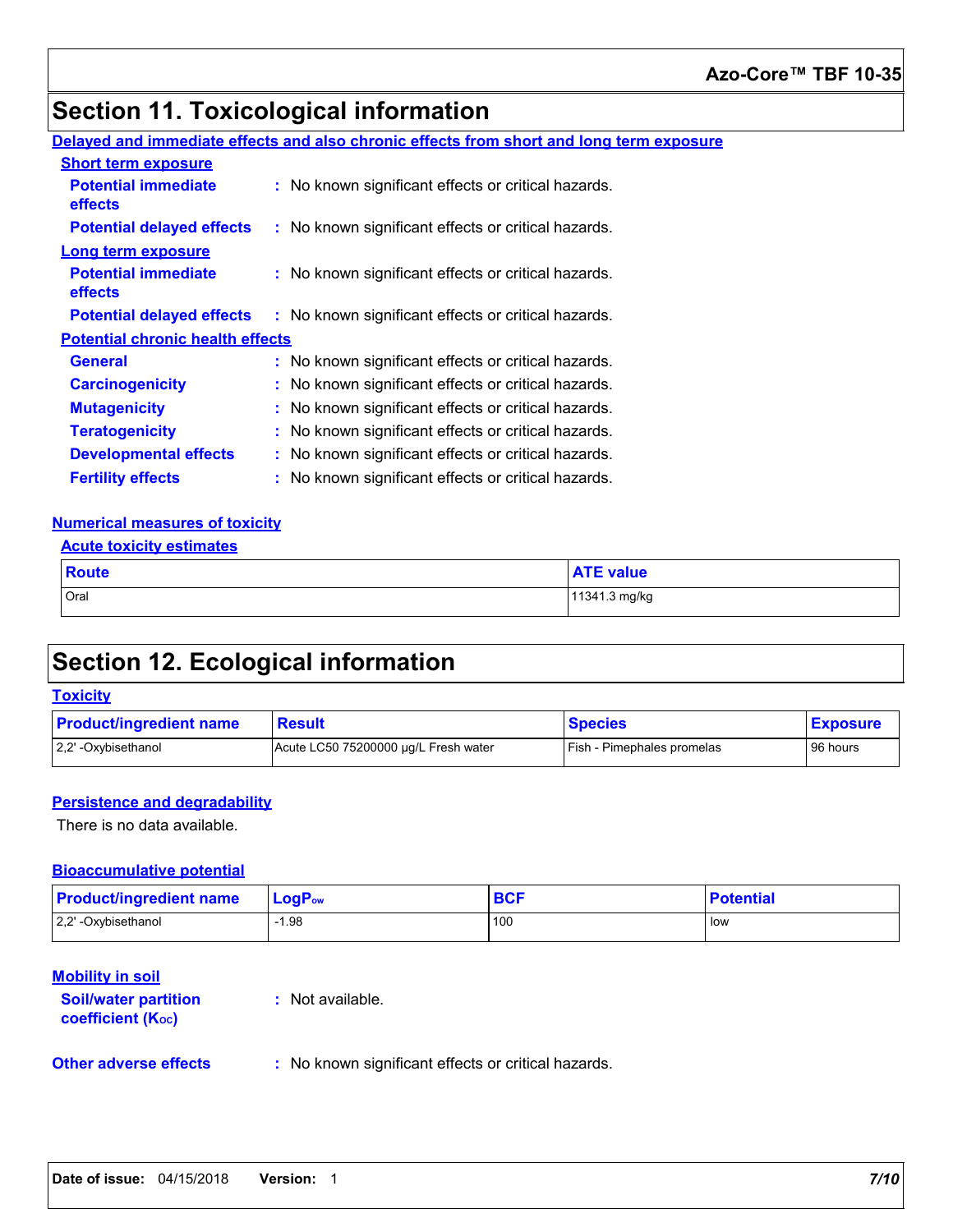## **Section 13. Disposal considerations**

**Disposal methods :**

The generation of waste should be avoided or minimized wherever possible. Disposal of this product, solutions and any by-products should comply with the requirements of environmental protection and waste disposal legislation and any regional local authority requirements. Dispose of surplus and non-recyclable products via a licensed waste disposal contractor. Waste should not be disposed of untreated to the sewer unless fully compliant with the requirements of all authorities with jurisdiction. Waste packaging should be recycled. Incineration or landfill should only be considered when recycling is not feasible. This material and its container must be disposed of in a safe way. Empty containers or liners may retain some product residues. Avoid dispersal of spilled material and runoff and contact with soil, waterways, drains and sewers.

### **Section 14. Transport information**

|                                      | <b>DOT Classification</b> | <b>TDG Classification</b> | <b>IMDG</b>    | <b>IATA</b>    |
|--------------------------------------|---------------------------|---------------------------|----------------|----------------|
| <b>UN number</b>                     | Not regulated.            | Not regulated.            | Not regulated. | Not regulated. |
| <b>UN proper</b><br>shipping name    |                           |                           |                |                |
| <b>Transport</b><br>hazard class(es) |                           |                           |                |                |
| <b>Packing group</b>                 |                           |                           |                |                |
| <b>Environmental</b><br>hazards      | No.                       | No.                       | No.            | No.            |

**AERG :** Not applicable

**Special precautions for user Transport within user's premises:** always transport in closed containers that are **:** upright and secure. Ensure that persons transporting the product know what to do in the event of an accident or spillage.

### **Section 15. Regulatory information**

**U.S. Federal regulations Clean Water Act (CWA) 307**: Ethylbenzene **Clean Water Act (CWA) 311**: Xylene; Ethylbenzene **: TSCA 8(a) PAIR**: Octamethylcyclotetrasiloxane; Decamethylcyclopentasiloxane; **Clean Air Act Section 112 (b) Hazardous Air Pollutants (HAPs) :** Listed **Clean Air Act Section 602 Class I Substances :** Not listed **Clean Air Act Section 602 Class II Substances :** Not listed Dodecamethylcyclohexasiloxane **TSCA 8(a) CDR Exempt/Partial exemption**: Not determined **United States inventory (TSCA 8b)**: All components are listed or exempted.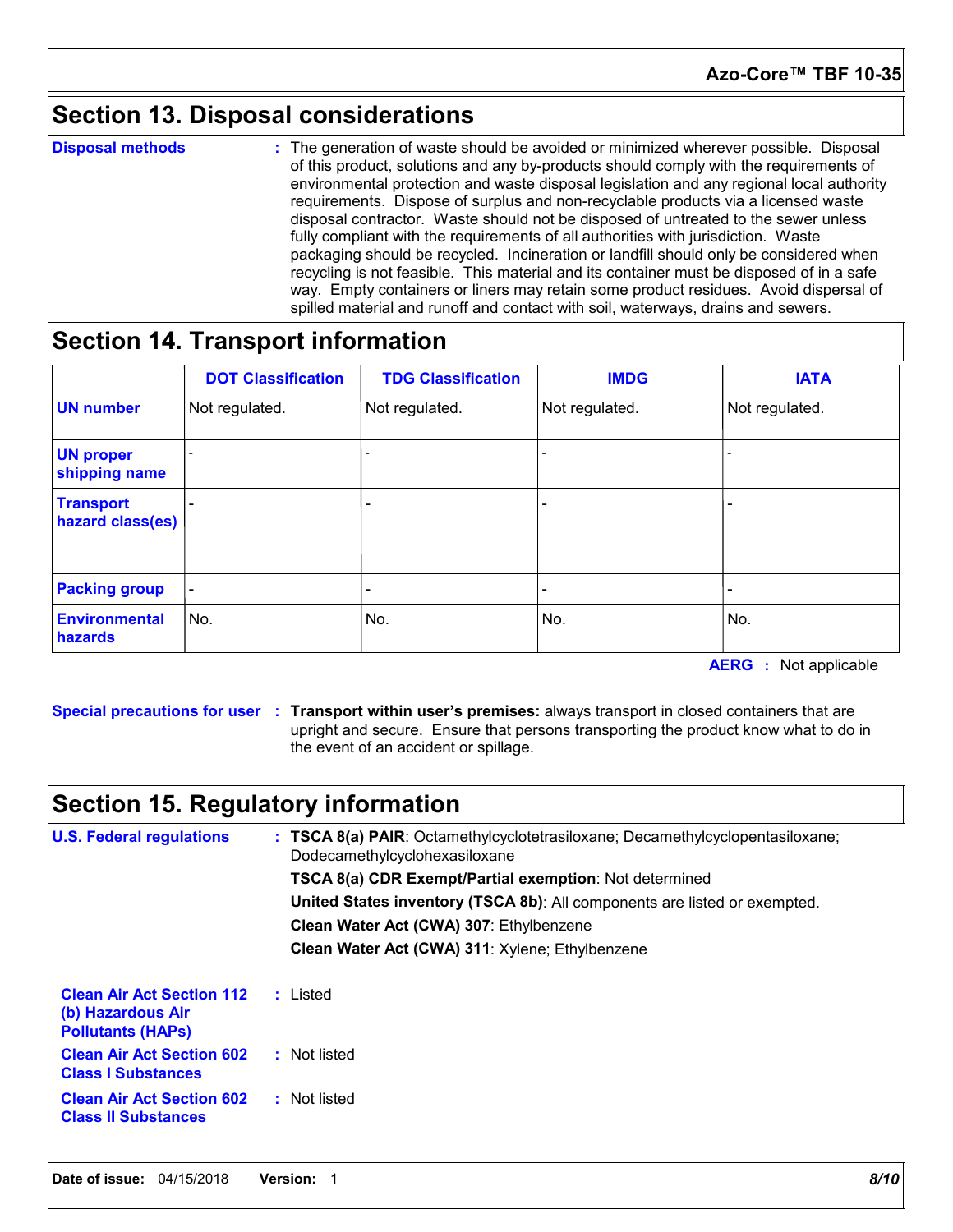## **Section 15. Regulatory information**

| <b>DEA List I Chemicals</b><br>(Precursor Chemicals)         | : Not listed      |                       |
|--------------------------------------------------------------|-------------------|-----------------------|
| <b>DEA List II Chemicals</b><br><b>(Essential Chemicals)</b> | : Not listed      |                       |
| <b>SARA 302/304</b>                                          |                   |                       |
| <b>Composition/information on ingredients</b>                |                   |                       |
| No products were found.                                      |                   |                       |
| <b>SARA 304 RQ</b>                                           | : Not applicable. |                       |
| <b>SARA 311/312</b>                                          |                   |                       |
| <b>Classification</b>                                        | : Not applicable. |                       |
| <b>Composition/information on ingredients</b>                |                   |                       |
| <b>Name</b>                                                  |                   | <b>Classification</b> |

| <b>Name</b>         | <b>Classification</b>                                                                  |  |
|---------------------|----------------------------------------------------------------------------------------|--|
| 2,2' -Oxybisethanol | ACUTE TOXICITY (oral) - Category 4<br>SERIOUS EYE DAMAGE/ EYE IRRITATION - Category 2A |  |

#### **SARA 313**

There is no data available.

| <b>State regulations</b> |                                                                           |
|--------------------------|---------------------------------------------------------------------------|
| <b>Massachusetts</b>     | : None of the components are listed.                                      |
| <b>New York</b>          | : None of the components are listed.                                      |
| <b>New Jersey</b>        | : None of the components are listed.                                      |
| Pennsylvania             | : The following components are listed: 2,2' -Oxybisethanol; Oxydipropanol |
| Colifornia Dron CE       |                                                                           |

#### **California Prop. 65**

**A WARNING**: This product can expose you to chemicals including 1,4-Dioxane, Ethylbenzene, which are known to the State of California to cause cancer, and Ethanediol, which is known to the State of California to cause birth defects or other reproductive harm. For more information go to www.P65Warnings.ca.gov.

| <b>Canada</b>                                |                                          |
|----------------------------------------------|------------------------------------------|
| <b>Canadian lists</b>                        |                                          |
| <b>Canadian NPRI</b>                         | : None of the components are listed.     |
| <b>CEPA Toxic substances</b>                 | : None of the components are listed.     |
| <b>Canada inventory (DSL</b><br><b>NDSL)</b> | : All components are listed or exempted. |

### **Section 16. Other information**

#### **Procedure used to derive the classification**

|                          | <b>Classification</b>          | <b>Justification</b> |
|--------------------------|--------------------------------|----------------------|
| Not classified.          |                                |                      |
| <b>History</b>           |                                |                      |
| Date of issue mm/dd/yyyy | : 04/15/2018                   |                      |
| Date of previous issue   | : Not applicable               |                      |
| <b>Version</b>           | $\therefore$ 1                 |                      |
| <b>Prepared by</b>       | : KMK Regulatory Services Inc. |                      |